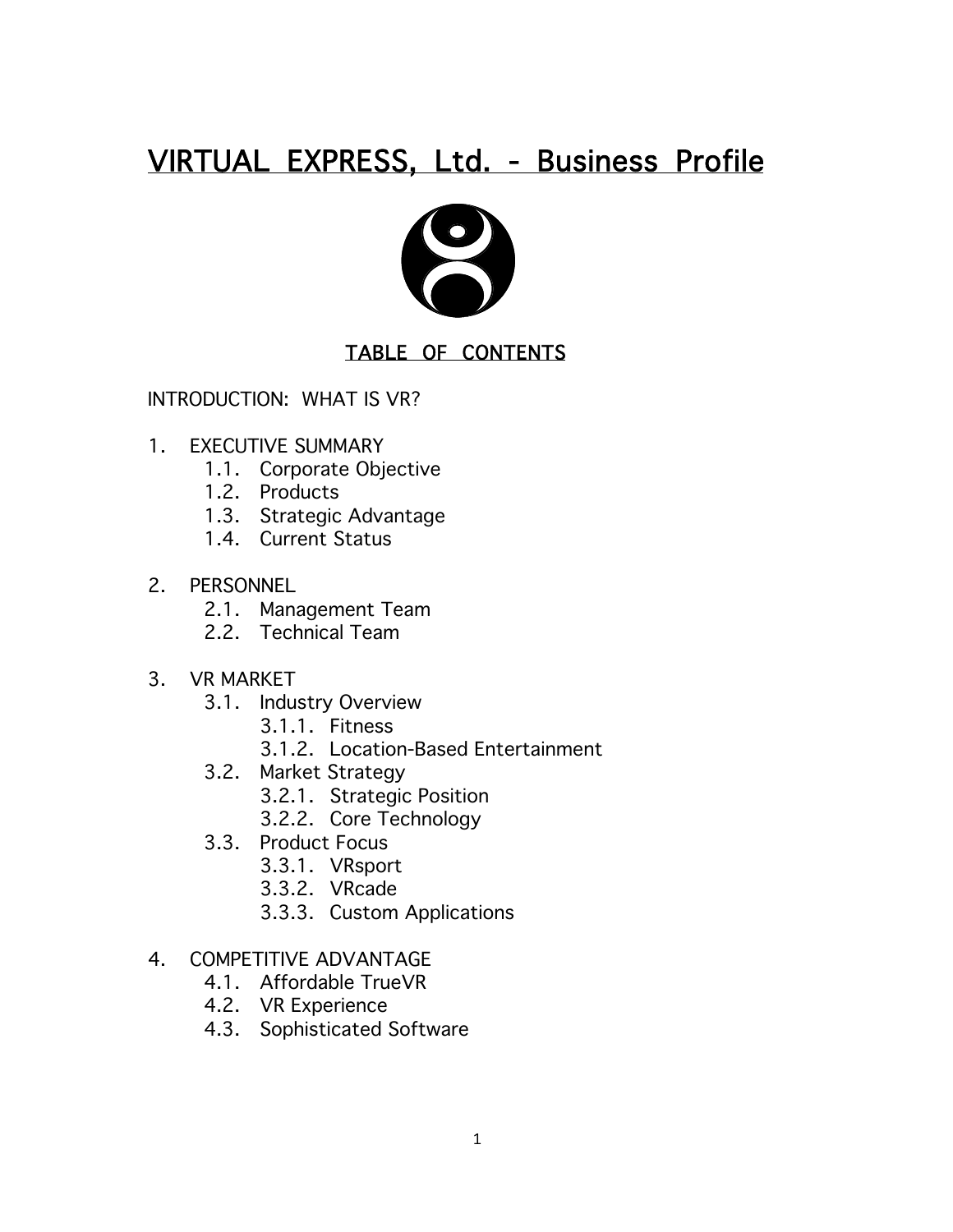#### INTRODUCTION: WHAT IS VR?

Virtual reality (VR) was born in 1965 when a research paper by Ivan Sutherland described techniques to generate a virtual world "within which the computer can control the existence of matter." The technology remained unknown for over twenty years. Jaron Lanier coined the term virtual reality in 1988. On June 6, 1989, Lanier and Virtual Express founder William Bricken introduced VR to the general public at two separate trade shows.

VR is a new way for people to interact through computers. It is an advanced goal in the evolution of the human-computer interface. VR provides communication and learning through direct experience. The design goal of VR is to create an interface so compatible with individual human perception and performance that the computer itself is transparent. The user is allowed to directly interact with environments constructed from digital information. The data transformed and presented in VR may range from completely synthetic to fully geo-specific, and can originate from a remote location, a different time, or an alternative scale. The information may be nominally imperceptible or obscure from the traditional daily human experience. The environments have been dubbed virtual realities because they exist as if they are real. With the construction of virtual realities, digital information becomes a time, place, and characteristic.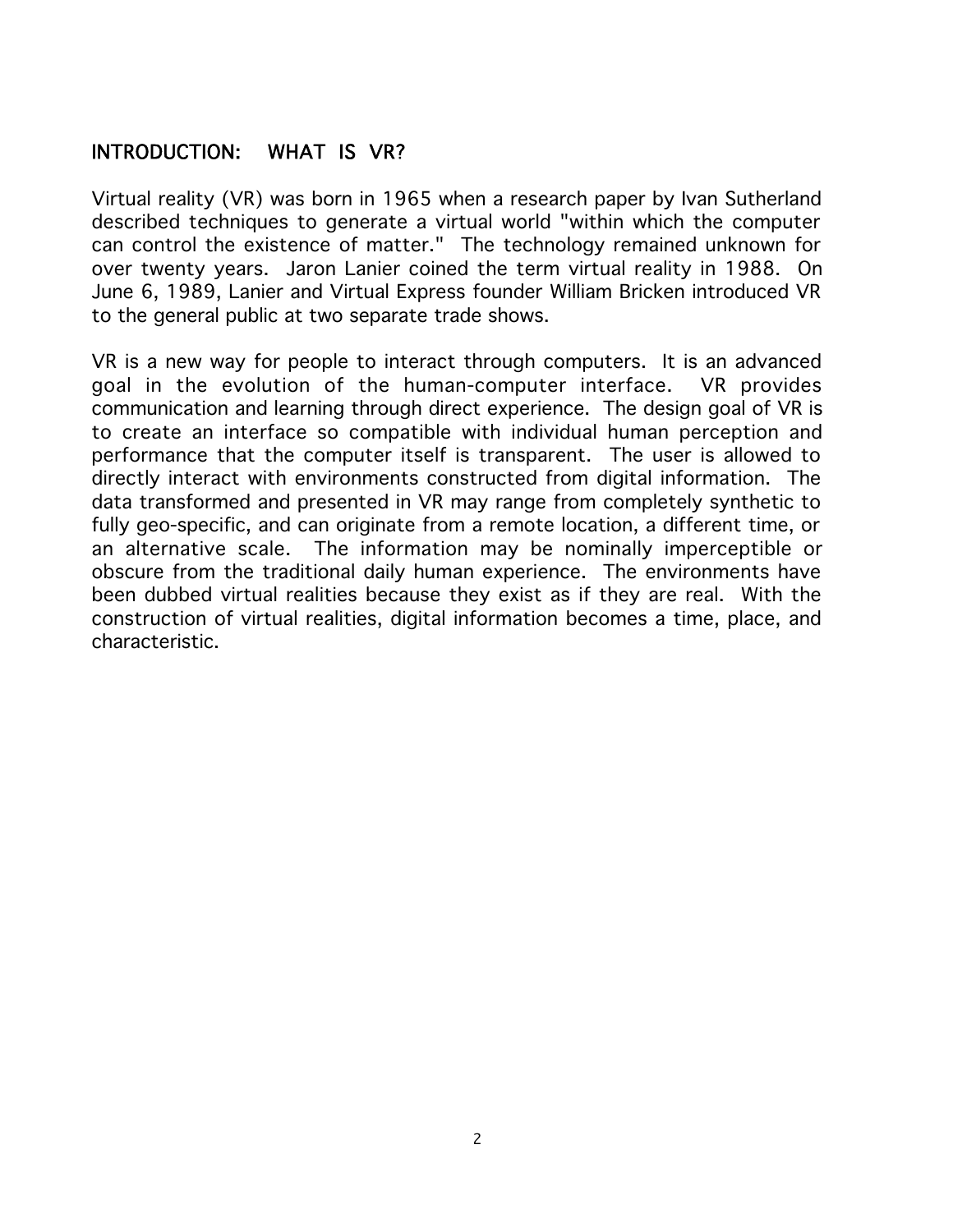## 1. EXECUTIVE SUMMARY

The opportunity exists to develop a \$25 million dollar business in virtual reality (VR) technology and applications over the next two years. The Virtual Express business opportunity can securely generate \$5 million dollars in profits by 1997 and has the long-term potential to claim more than 20% of the projected \$1 billion dollar VR marketplace by the end of the decade.

## 1.1. Corporate Objective

The mission of Virtual Express is to create and sell TrueVR at costs that are highly competitive.

Virtual Express products will meet these requirements for TrueVR:

- 1. Immersion: An accurate 3D representation that surrounds each participant and integrates physical activity with virtual experience.
- 2. Multiple Participants: Group presence and interaction within the virtual world.
- 3. Interaction: The ability to affect and be affected by virtual terrain, virtual objects, and intelligent virtual entities.

Virtual Express can achieve a highly competitive cost structure due to:

- 1. Extensive experience in the VR industry: The ability and experience to design and implement compelling virtual worlds within time and cost constraints.
- 2. Sophisticated software: Proprietary software tools that support rapid development of virtual world experiences and a generalized architecture for flexible, market-responsive product design.
- 3. Cooperation: An expansion of resources and capabilities through prudent acquisition and merger activities that complement longterm growth and profitability.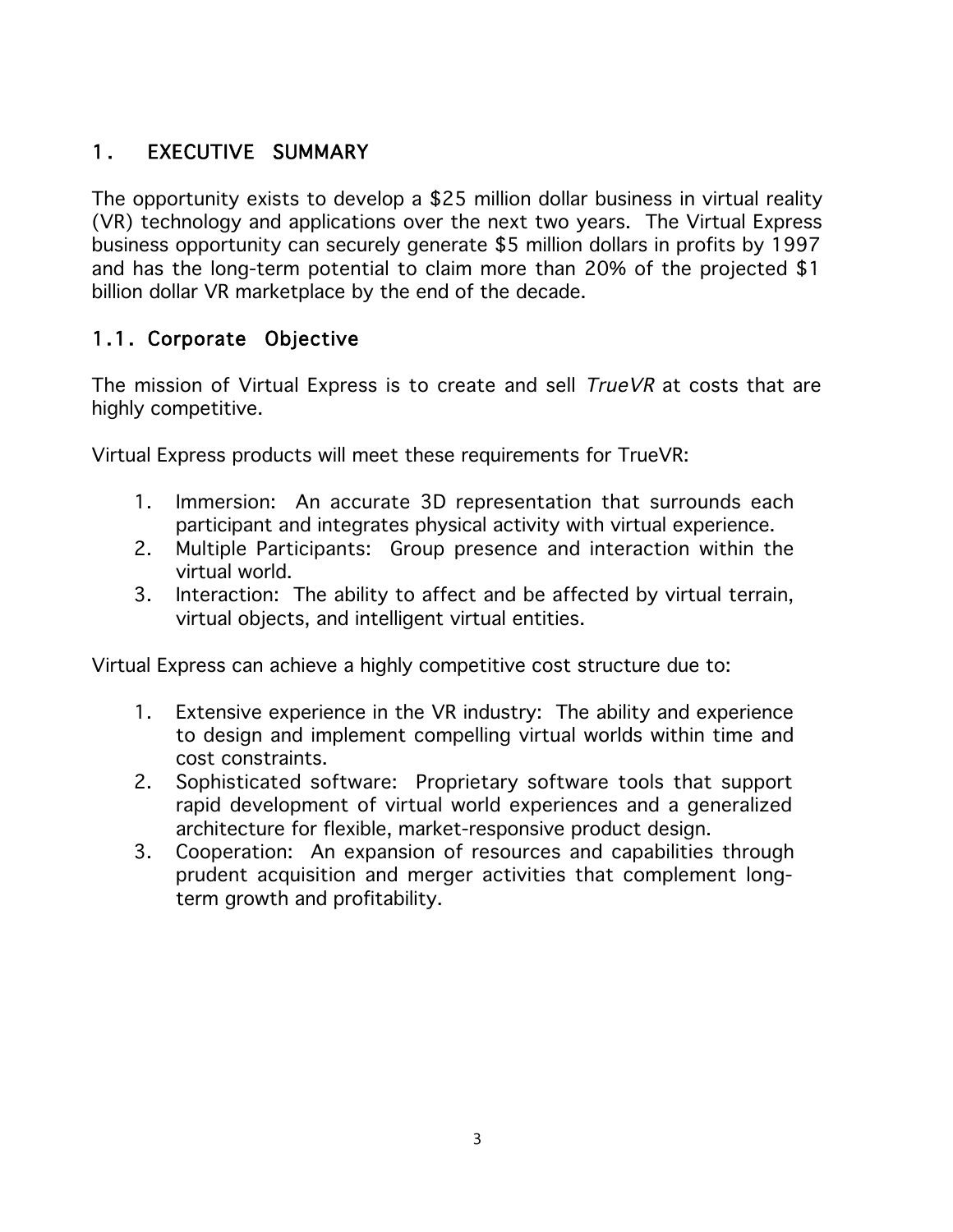#### 1.2 Products

Virtual Express develops VR products and leading-edge technologies that establish cost/performance dominance in the VR marketplace.

Virtual Express will develop two distinct revenue streams, both of which utilize a common base of proprietary VR software:

- 1. TrueVR Experiences:
- 1.1. VRsport: TrueVR combined with fitness machines creates a new form of entertaining exercise for individuals or groups.
- 1.2. VRcade: TrueVR arcade video-games meet growing entertainment expectations.
- 2. Custom Applications:
- 2.1. Worlds: Virtual Express will build VR products for third-party applications.
- 2.2. Software: Virtual Express will license software and support to thirdparty VR developers.

Both VRsport and VRcade applications support multiple participants with an optimized network of two to six users dynamically interacting. Each user system employs an application computer, sound and image generation subsystems, and a head-mounted audio-graphical display with a built-in spatial tracking mechanism to support full user immersion. Since emphasis is placed upon delivery of a TrueVR experience, the complexities of the supporting hardware and software become invisible to the user.

These products will demonstrate a unique capacity to create high-quality virtual worlds at low cost, and will serve as examples of the power and efficacy of the Virtual Express software. Virtual Express has already been solicited by several companies to license it's proprietary tools and techniques.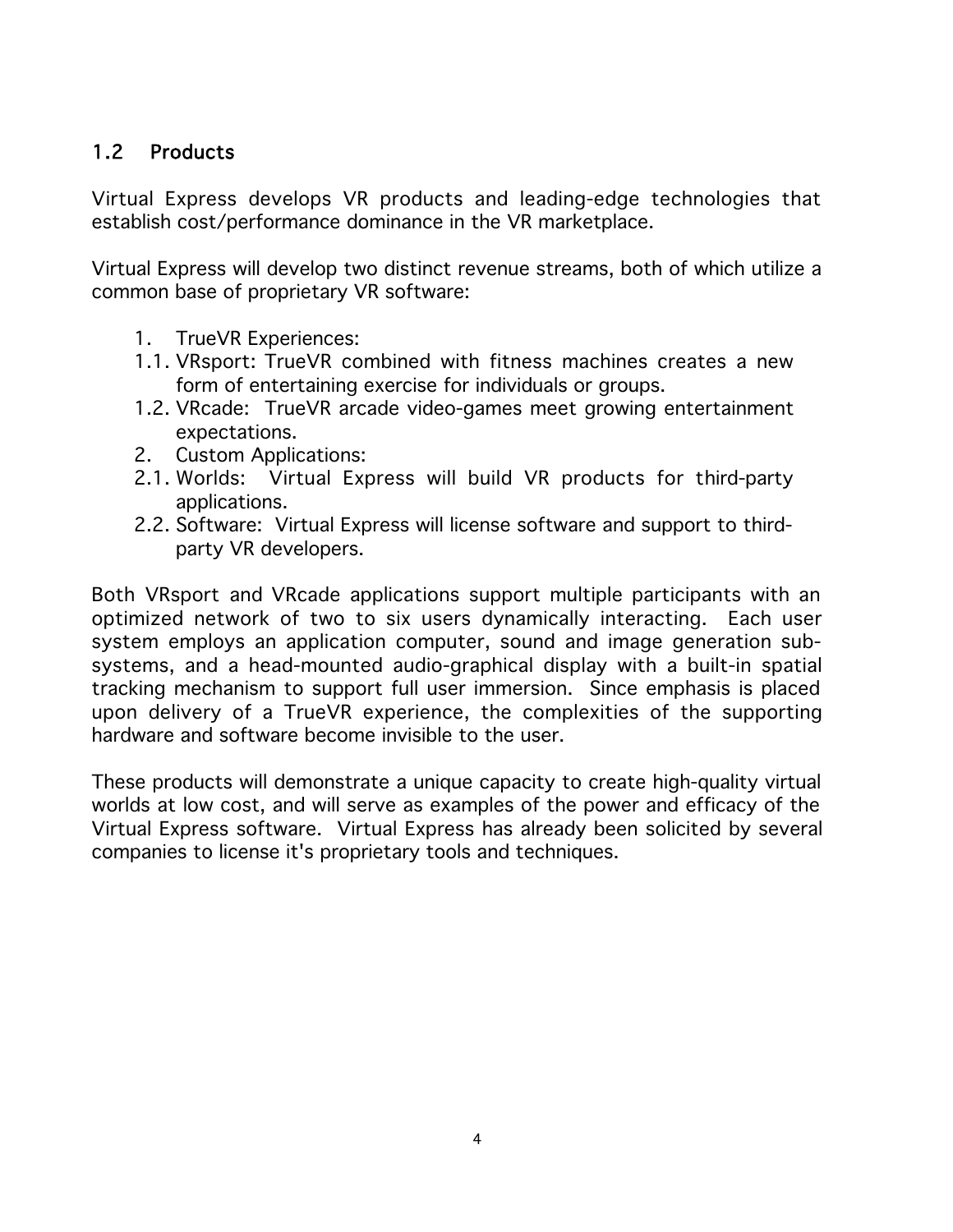## 1.3 Strategic Advantages

Virtual Express has three primary strategic advantages, all of which stem from a common base of VR knowledge and understanding:

- 1. TrueVR at affordable costs: A strong balance of quality and accessibility.
- 2. VR Experience: Compelling virtual worlds create a demand for new experiences and insure repeat business.
- 3. Sophisticated Software: The tools to meet application demands and the architecture to support diverse markets.

There are many companies marketing products as VR, but very few have TrueVR. Virtual Express coined the term TrueVR as a standard to distinguish itself from competition. Within the TrueVR domain, Virtual Express has the lowest price point by 400%.

VR is a rapidly evolving technology with new hardware capabilities, software techniques, design rules, and market opportunities appearing monthly. In response, Virtual Express is ready to deliver a plethora of exciting interactive virtual world experiences. With Virtual Express tools, virtual world creation is efficient and inexpensive. The Virtual Express development language is flexible and adaptive, allowing rapid generation and modification of high-quality applications for any market.

The Virtual Express team includes several VR industry pioneers who have invented many of the VR techniques now widely in use. Their pioneering innovations form the basis of the Virtual Express TrueVR software suite:

- 1. A comprehensive operating system with multi-participant networking.
- 2. A general purpose hierarchical database for virtual world representation.
- 3. A concise and creative language for virtual world implementation.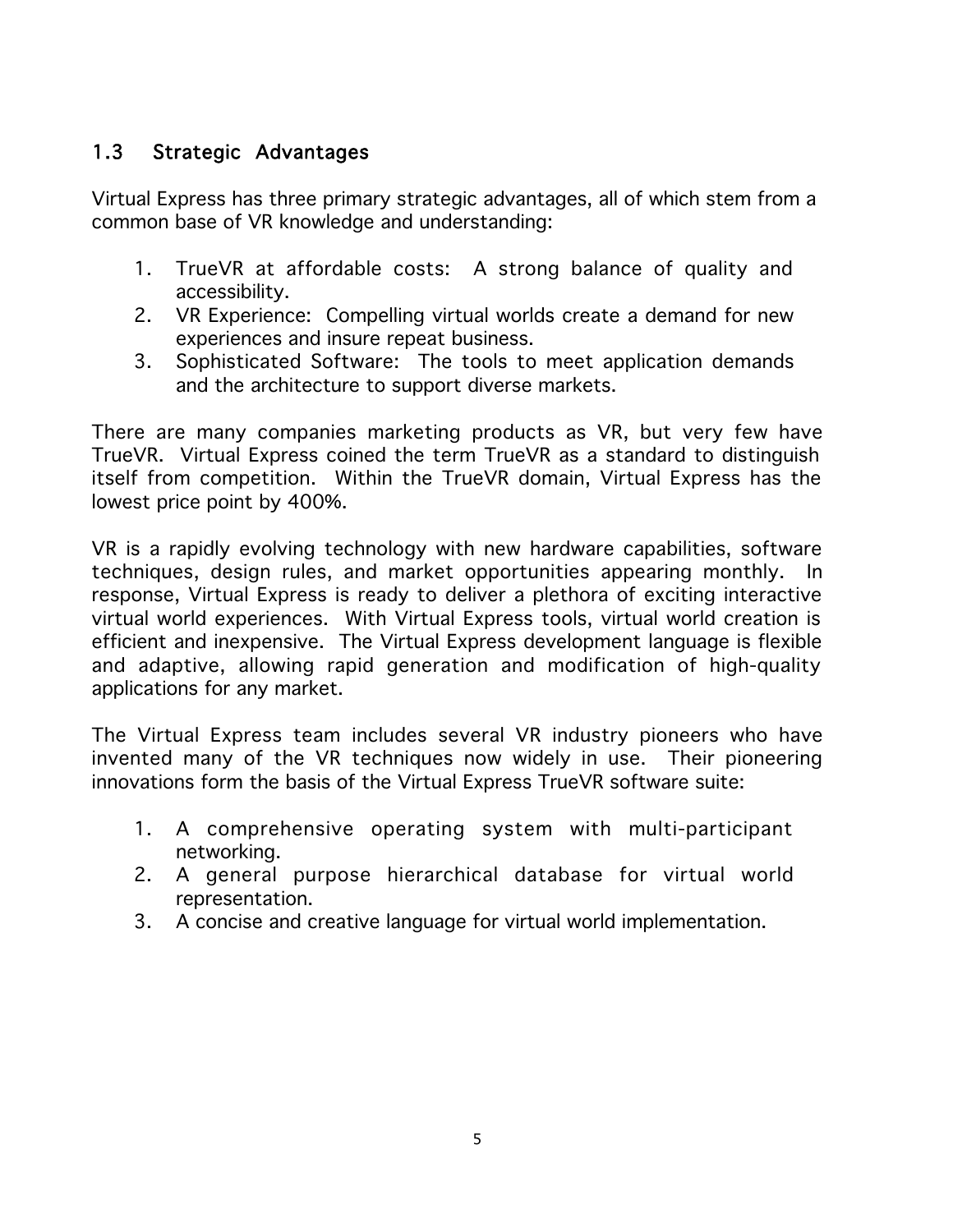#### 1.4 Current Status

Virtual Express was incorporated in the State of Minnesota in August 1993 to capitalize on the emerging virtual reality industry. The company currently employs 11 people with offices in Seattle and Minneapolis.

Virtual Express currently has a working prototype of the VRsport product that meets the requirements for TrueVR.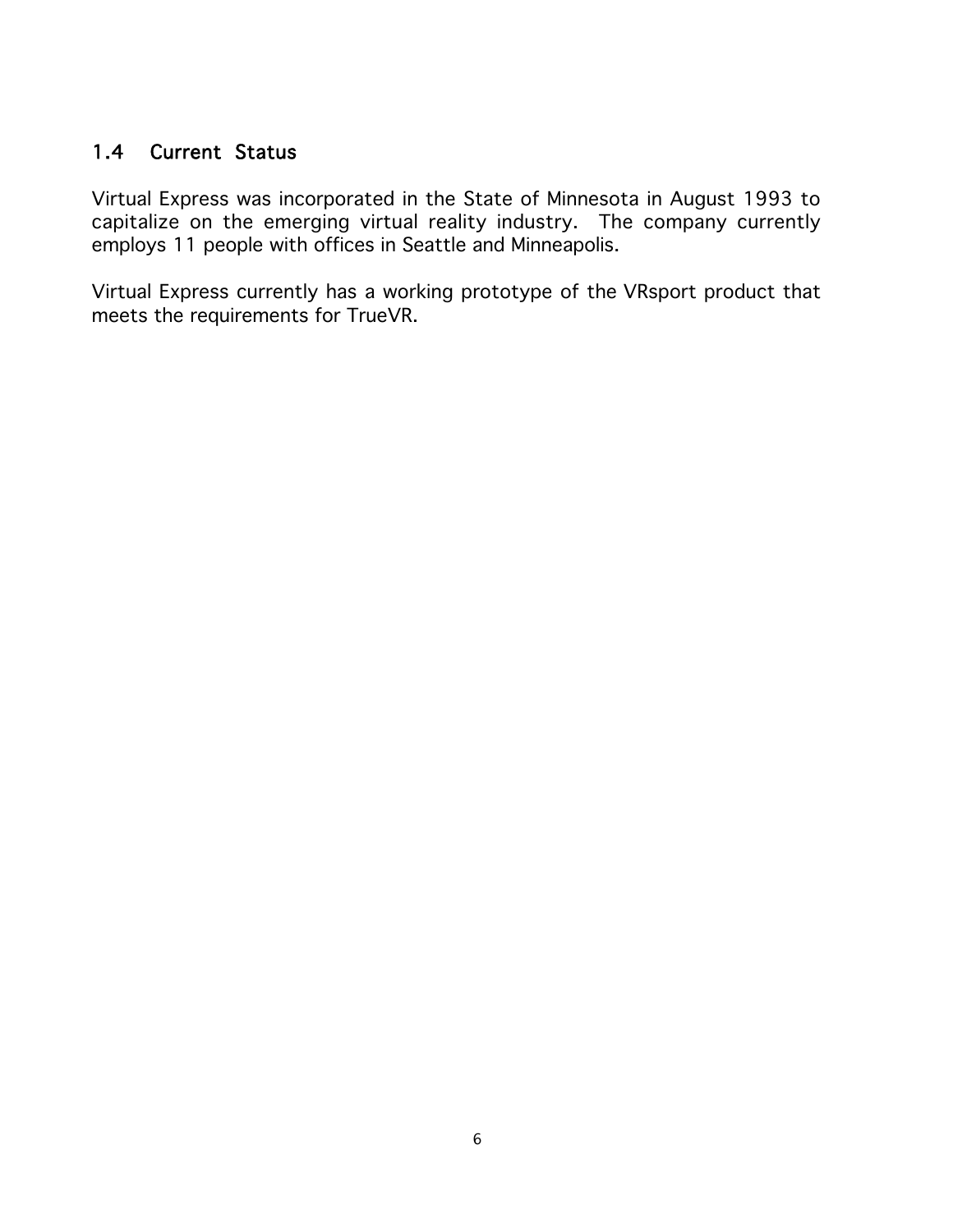## 2. PERSONNEL

Virtual Express is a congregation of experienced management and technical expertise.

#### 2.1 Management Team

#### William Bricken, Ph.D., Chief Technical Officer

Dr. Bricken is a widely respected expert in virtual reality technologies, artificial intelligence, computational mathematics, and education. He is a founder of the VR industry and has advised and trained many VR companies. He is currently a Research Professor of Education at the University of Washington and on the editorial boards of several professional VR publications. Dr. Bricken's prior positions include Principal Scientist at University of Washington's Human Interface Technology Laboratory, Director of the Autodesk Research Lab, Principal Scientist at Advanced Decision Systems, Associate Professor of Education at Rusden University, and Principal of Coonara Community School. Dr. Bricken has a multi-disciplinary degree from Stanford in Research Methodology, Computer Science and Educational Psychology. His current work addresses the fundamental issues of VR systems: the development of a mathematical foundation for virtual reality, design of VR software architectures and interaction tools, massively parallel VR, embedded narrative, divergent worlds, and experiential mathematics. He is the chief architect of the Virtual Environment Operating System (VEOS), which uses entity-based behavioral programming. Dr. Bricken has pioneered innovations in parallel inference techniques, visual programming languages, instructable interfaces, and modeling of cognitive errors. He is the developer of boundary mathematics, a reworking of the foundations of mathematics using spatial representations and void-based computation.

#### 2.2 Technical Team

#### 2.3 Consultants

In addition to the principal members, Virtual Express will utilize a broad base of experienced technical and design consultants.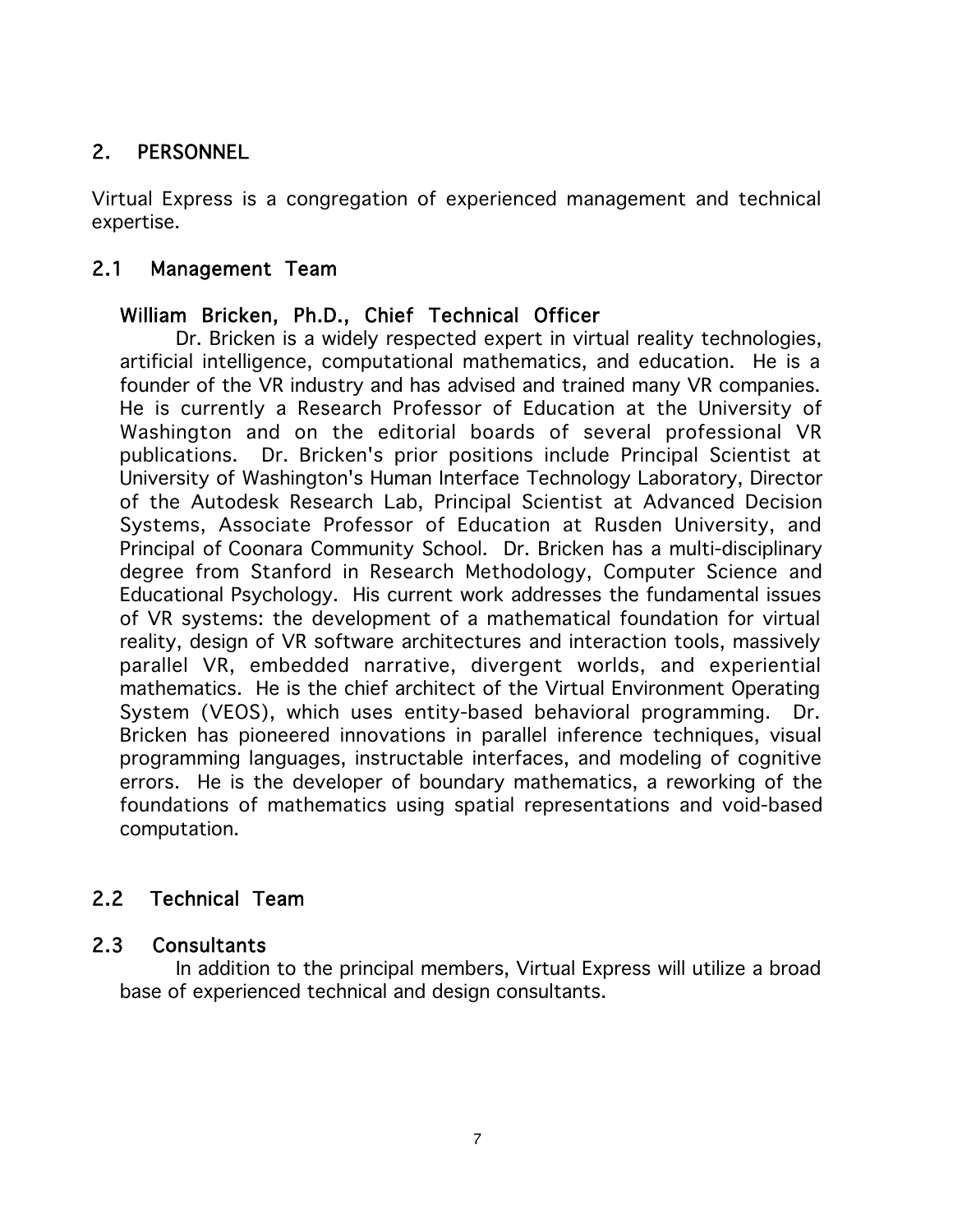## 3. VR MARKET

#### 3.1. Industry Overview

VR is a fast growing industry with many active market areas including entertainment, training and simulation, exercise, medical, prototyping and visualization, and general multimedia.

The VR industry has a projected value of \$250 million in 1994, and is expected to grow to exceed \$1 billion by the turn of the century. In its growth, virtual reality is expected to absorb a share of the multiple billions of dollars currently spent on personal computer hardware and software, video game arcades, amusement parks, movies and compact discs. A significant portion of these financial resources will be channeled into VR systems and software because VR will encompass the capacity of the previous technologies.

Analysts predict that VR may be the most important technological advancement since television. This revolutionary technology is a direct result of new enabling hardware and software advancements. The consistent and rapid improvement of computer cost/performance suggests that TrueVR systems will reach a \$10K retail cost by 1996. However, VR software development may remain an esoteric skill for the rest of this decade, and widely accepted VR standards are unlikely for several years.

#### 3.1.1. Fitness

IRSA, the association of quality clubs, estimates the athletic and fitness club industry to be a \$7 billion annual industry. IRSA estimates that more than 12.5 million consumers in the United States regularly use health clubs and fitness centers. Trends in commercial fitness equipment have been in the generation of products with improved electronics, offering more entertainment value and information while exercising. Several interactive multimedia aerobic products have recently entered the marketplace, with virtual reality predicted to be the next generation in aerobic fitness equipment. According to a 1993 survey, IRSA member clubs are expected to spend over \$247 million on equipment in 1994. Virtual Express intends to capitalize on this trend by introducing the first totally immersive virtual reality fitness products, offering a multitude of exercise experiences.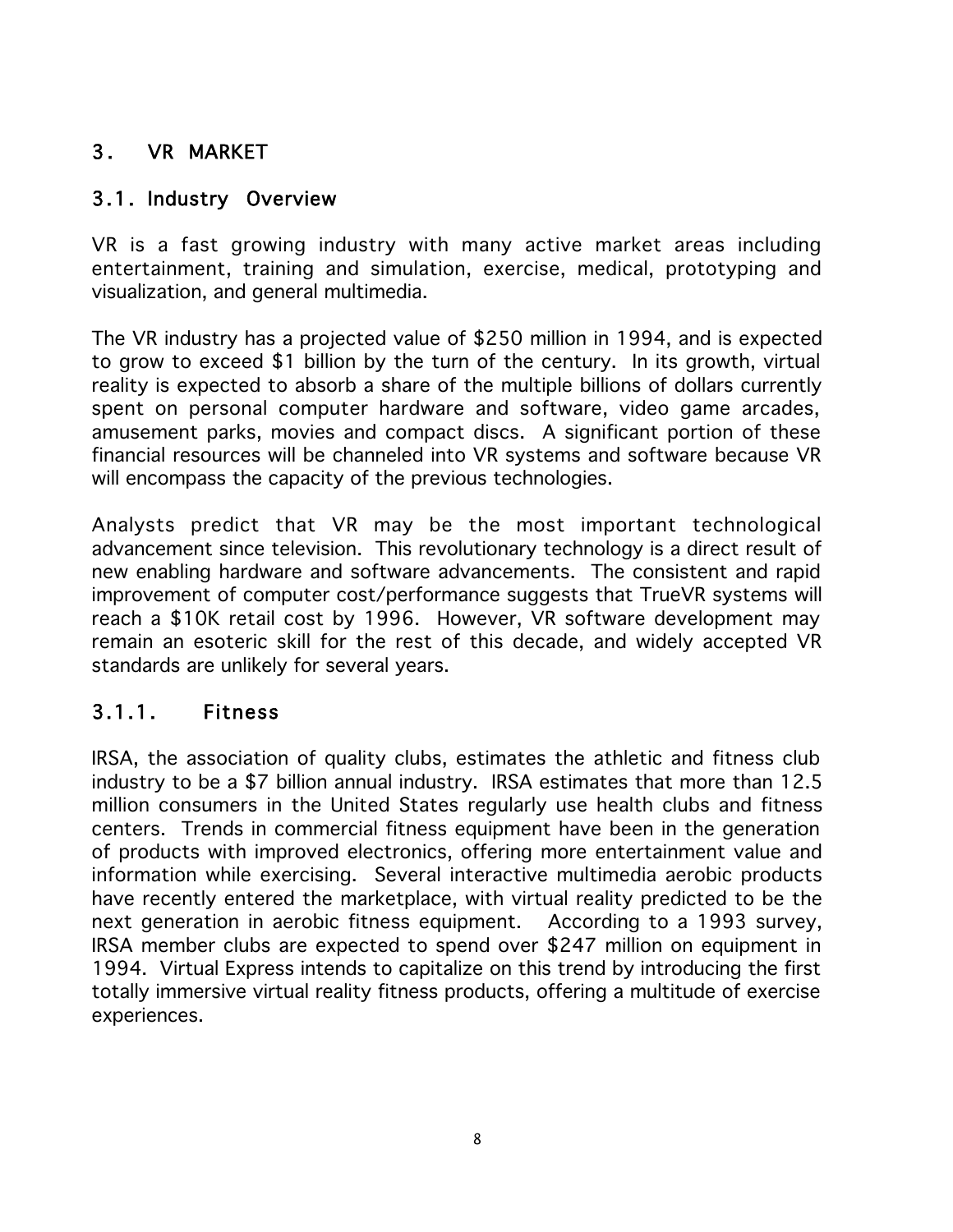Exercise equipment manufacturers such as Universal, Cybex, Life Fitness and StairMaster will supply VR-ready versions of their existing units. The Virtuseries exercise systems will consist of a VRsport computing platform and head mounted display attached to a VR-ready exercise device.

To date, no other companies are marketing TrueVR fitness equipment. Several are currently developing partial VR experiences, featuring external video monitor with interactive games.

## 3.1.2. Location-based Entertainment

Wall Street analysts estimate that the video arcade industry generates \$5 to \$7 billion annually. 4th Wave, Inc. predicts that initially 76% of the virtual reality revenues will be in entertainment products. Entertainment is the biggest VR market since it requires only a low sophistication level. Only two companies have true VR arcade products on the market; both are location-based games at a price point averaging \$30,000 per unit with a two unit purchase requirement.

## 3.2. Market Strategy

Virtual Express will position itself in the center of the VR arena, where its technical merit will be most valuable. In order to do so, Virtual Express will harness technological progression with advanced software. The flexibility of this software is the essential component to the success of Virtual Express. In the next century, there will be thousands of VR markets and applications. Virtual Express is prepared to redefine entertainment value, increase human interactivity, improve education and training programs, and the redefine the human-computer interface experience. Companies with a technological lead in virtual reality applications now may very well turn into the entertainment and telecommunications giants of the 21st century. See figure "Virtual Express Ltd. Market Strategy.

## 3.2.1. Strategic Position

The opportunity exists to secure a key position in the emerging high growth industry of virtual reality technology. Virtual Express has selected a balanced cost/performance level in the overall VR marketplace; a low-cost (\$15K - \$20K), high-quality TrueVR system. Although construction of such a system is a difficult engineering feat, it will place Virtual Express in a unique area of the VR Industry. Current competition falls into one of these two extremes: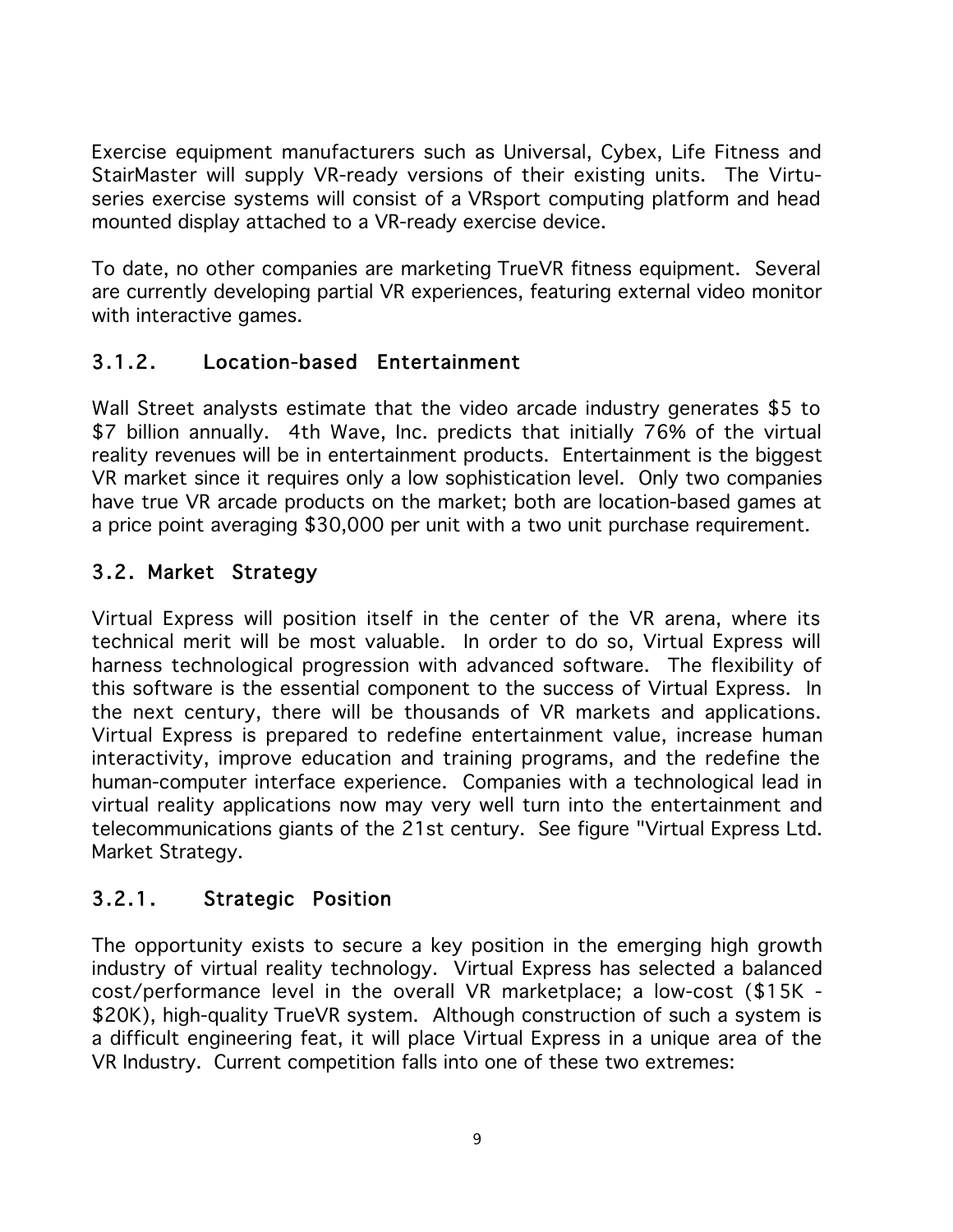- 1. Systems that cost more than \$250K and provide adequate performance. (SGI-Disney)
- 2. Systems that cost less than \$50K and provide inadequate performance or only partial VR experiences. (W-Industries, 3DO)

The public has extremely high expectations for the quality of VR experiences. To date, no product below \$50K provides high-quality TrueVR. Virtual Express intends to satisfy the demand for quality and maintain product accessibility. By doing so, Virtual Express establishes credibility and seeds brand awareness.

## 3.2.2. Core Technology

Virtual Express has already overcome the biggest obstacle to VR growth: lack of development experience. The majority of VR companies fail within a year due to the difficulty of VR development and inaccurate cost projections. To avoid such errors, all Virtual Express products emerge from a centralized base of core technology. Virtual Express has a unique software infrastructure that provides development opportunities in every VR market. Core technology development assures Virtual Express the broadest possible market penetration with the least amount of financial exposure. Additionally, Virtual Express will be able to extend its application territory by reapplying the core technology, without rewriting code or forcing incompatibility.

Internal application development will insure the functionality of the core technology, while custom development contracts and licenses will support the growth of general capabilities. Virtual Express expects the value of the software to decline over the next six years, as the techniques become more widely known. As the VR market grows, these tools will transfer to a widening application population, aided by the lower costs. The sale of development licenses for Virtual Express software provides revenue and installs an invested cadre of quality control experts. Most importantly, the company takes on a relatively small number of clients, who in turn manage the end-user market. Core technology provides maximum exposure and profit potential, with minimum risk.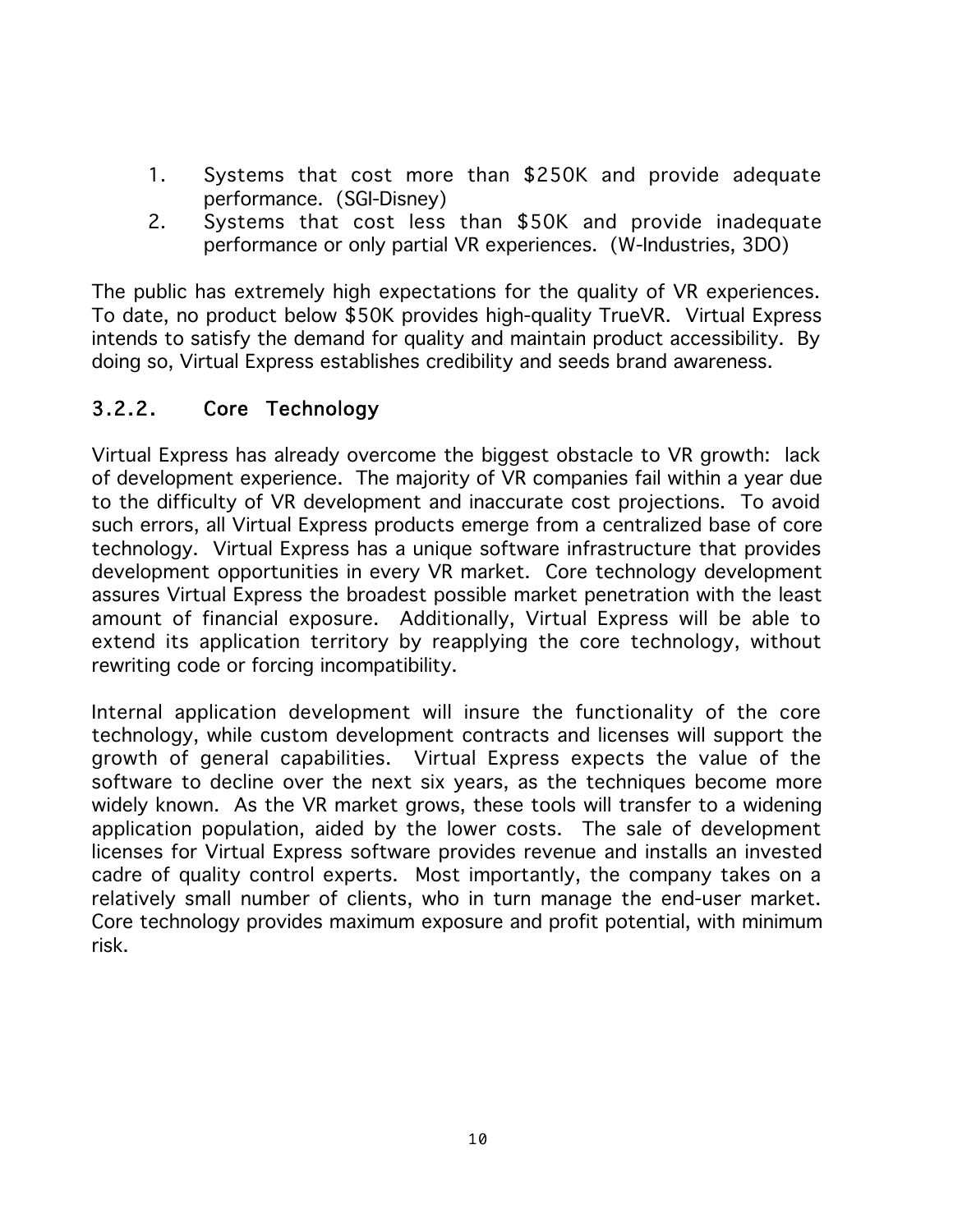## Virtual Reality Market Potential



Potential Custom Applications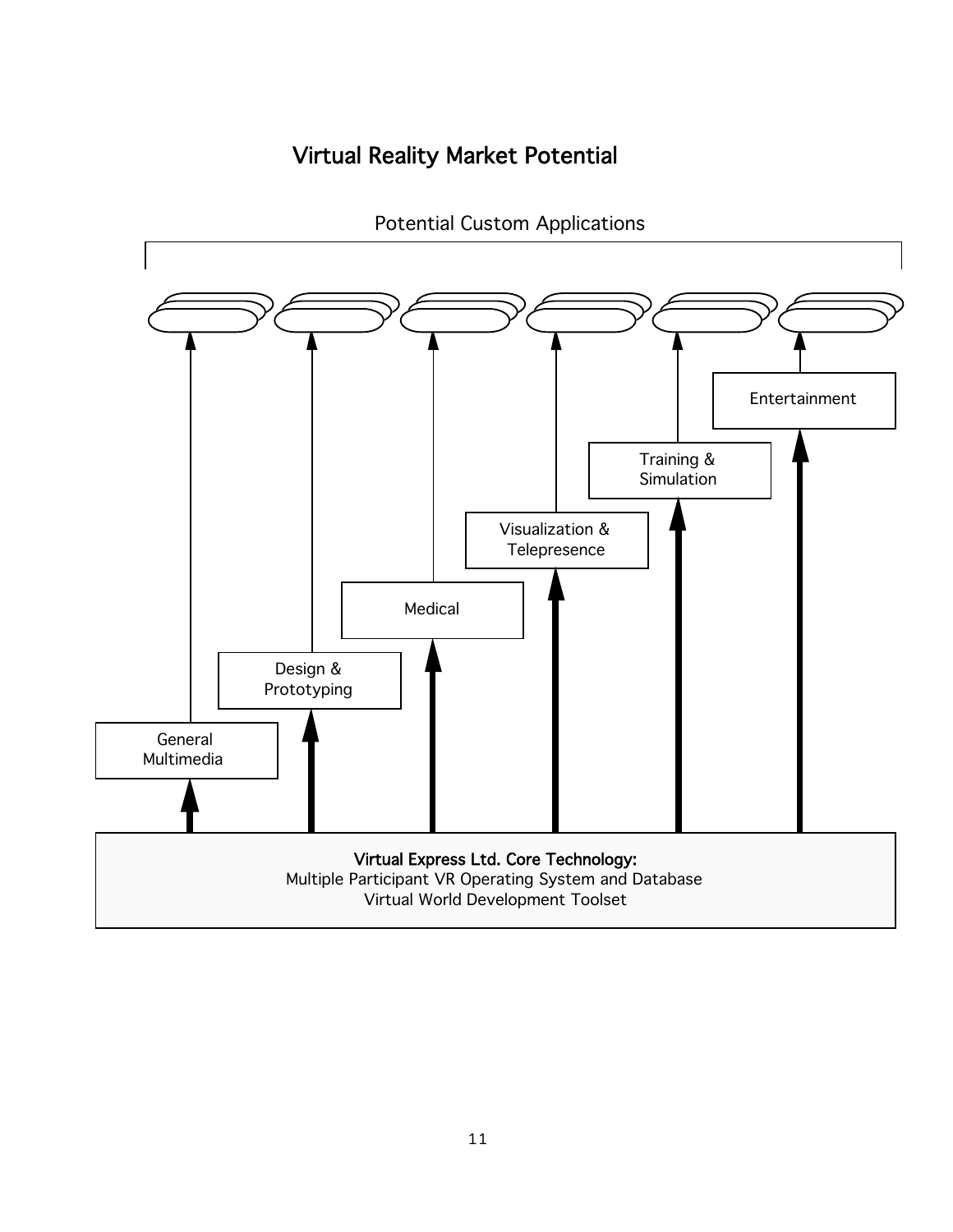## 3.3. Product Focus

Virtual Express has identified entertainment, fitness, and custom development as the focus for initial marketing efforts. Virtual Express will provide beta-test systems for all VRcade and VRsport products on a short term lease to gain exposure. As systems become used, they will generate a need for different experiences.

## 3.3.1. VRsport

Fitness clubs have a pressing need: overcome boredom during exercise. VR is an appropriate solution because time is known to pass quickly in quality virtual environments. Virtual Express established an excellent lead in the VR fitness market when it fielded the first TrueVR demo in the fitness community in March 1994 at the IRSA trade show in Reno.

## 3.3.2. VRcade

The performance of entertainment systems is constantly increasing. Virtual Express will be at the forefront of public expectation, able to provide TrueVR at arcade prices.

#### 3.3.3. Custom Applications

Virtual express has been approached by several major companies with the intent of developing strategic relationships for customized virtual reality products. The company will take advantage of these opportunities through licensing agreements, custom designed products and strategic partnerships. This activity promises to secure revenue generating streams and establish the Virtual Express platform as the standard in high quality TrueVR.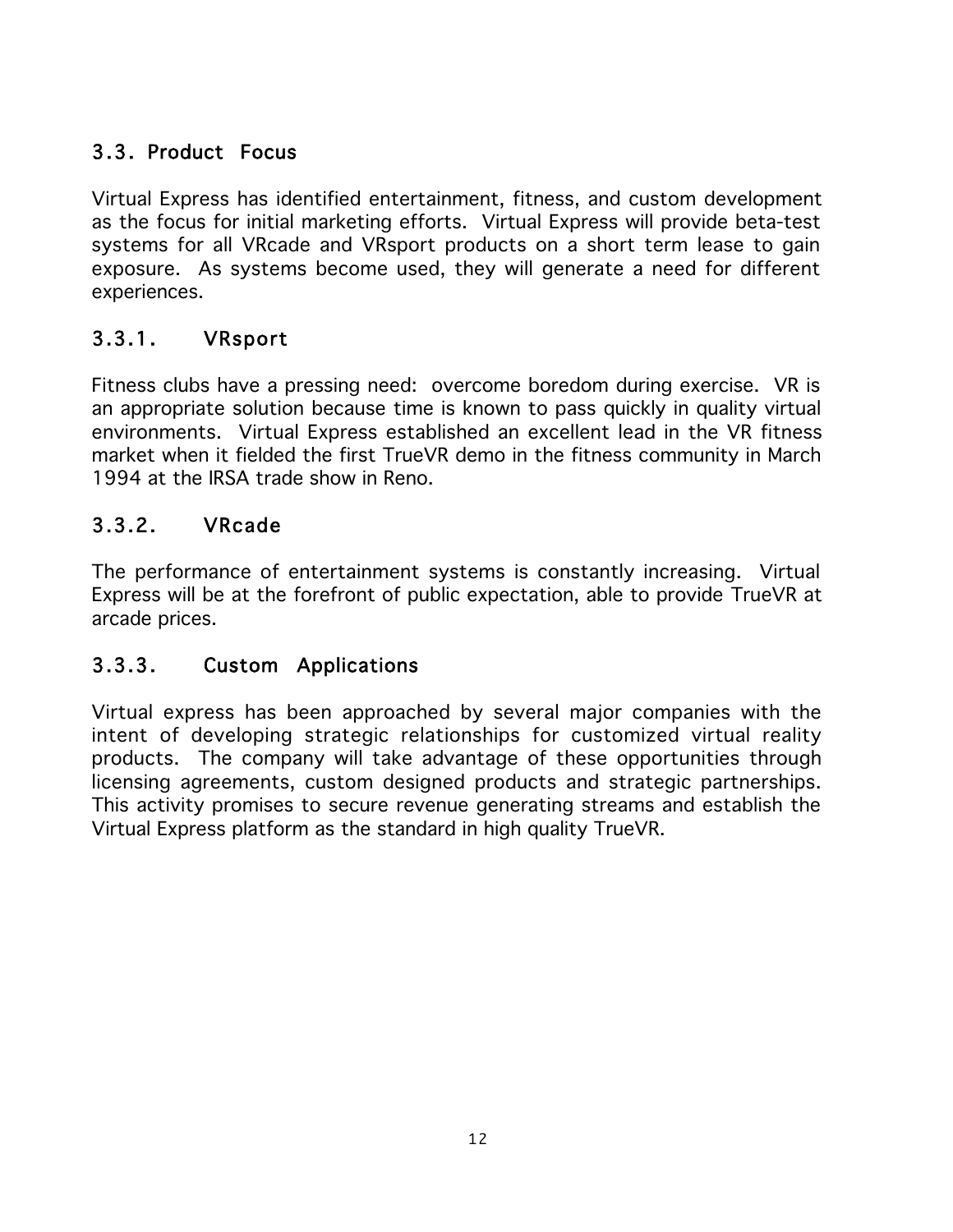## Virtual Express Ltd. Initial Products

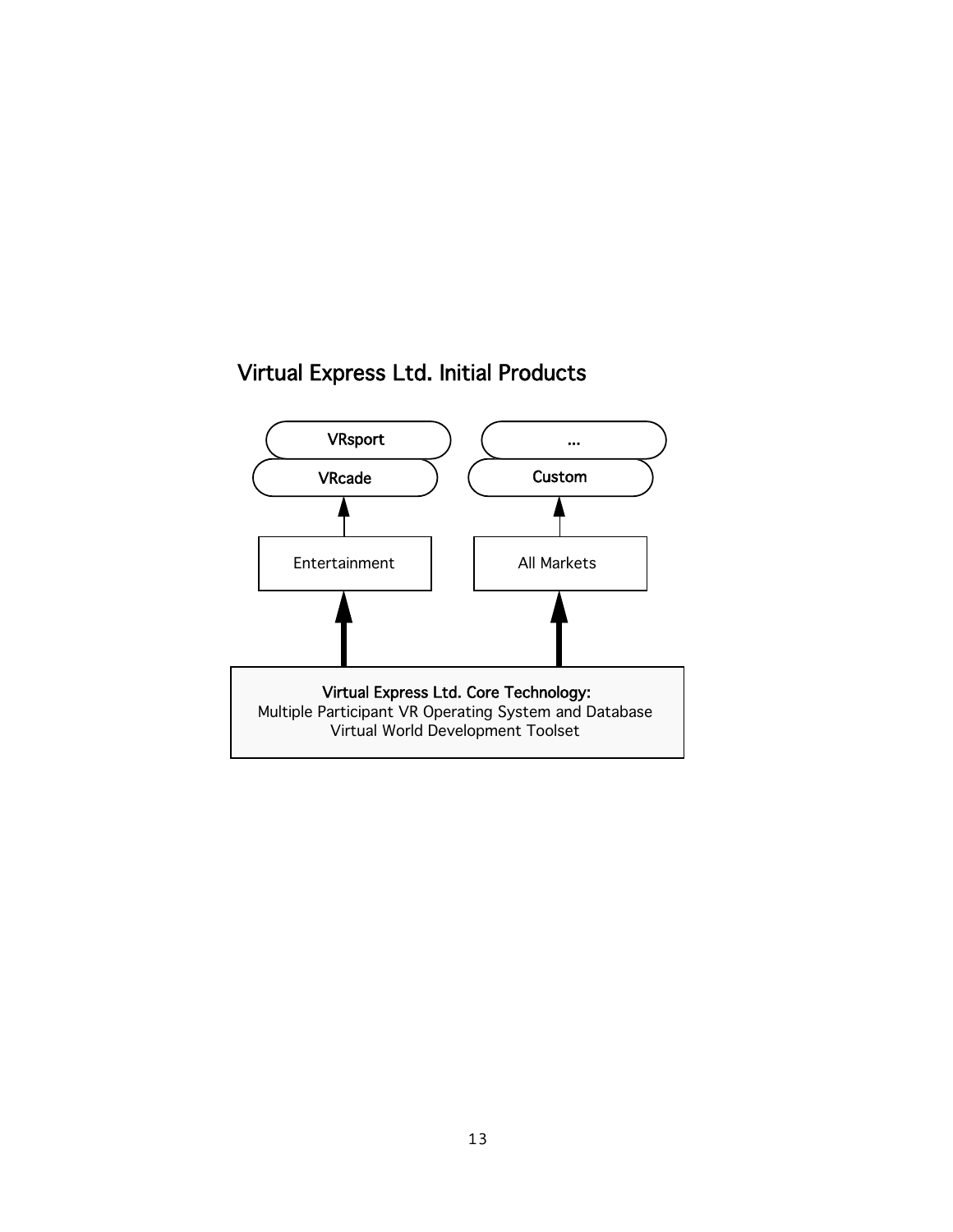## 4. COMPETITIVE ADVANTAGE

The VR industry is characterized by rapid evolution and scarce expertise. Virtual Express is prepared to meet the pace with high-quality TrueVR developed by qualified personnel.

#### 4.1. Affordable TrueVR

#### Immersion:

It seems real! Virtual Express platforms use 3D surround graphics and sound to create a sense of presence in a virtual world.

I feel good in here! Virtual Express specializes in accurate physiological modeling, taking into account body size, physical constraints, perceptual cues, and cognitive expectations.

#### Multiple Participants:

We're all in here together! The most interesting things in a virtual environment are other people. With the Virtual Express Participant System architecture, all participants can freely interact within the same virtual environment. Adding participants does not degrade the quality of the individual VR experience.

#### Interaction:

I can move everything! Virtual Express provides complete interactivity. A participant has unlimited access to interaction with objects in the virtual environment.

I can go anywhere! Virtual Express platforms allow unconstrained exploration of virtual worlds. Participants can choose an endless variety of experiences, because navigation is not limited to predetermined paths.

Everything is alive in here! Intelligent virtual entities can perform requested tasks, provide drama and humor, and encourage participant involvement in the virtual world. The Virtual Express Behavioral Systems architecture provides the capability of real-time, interactive modeling, animation, and scripting.